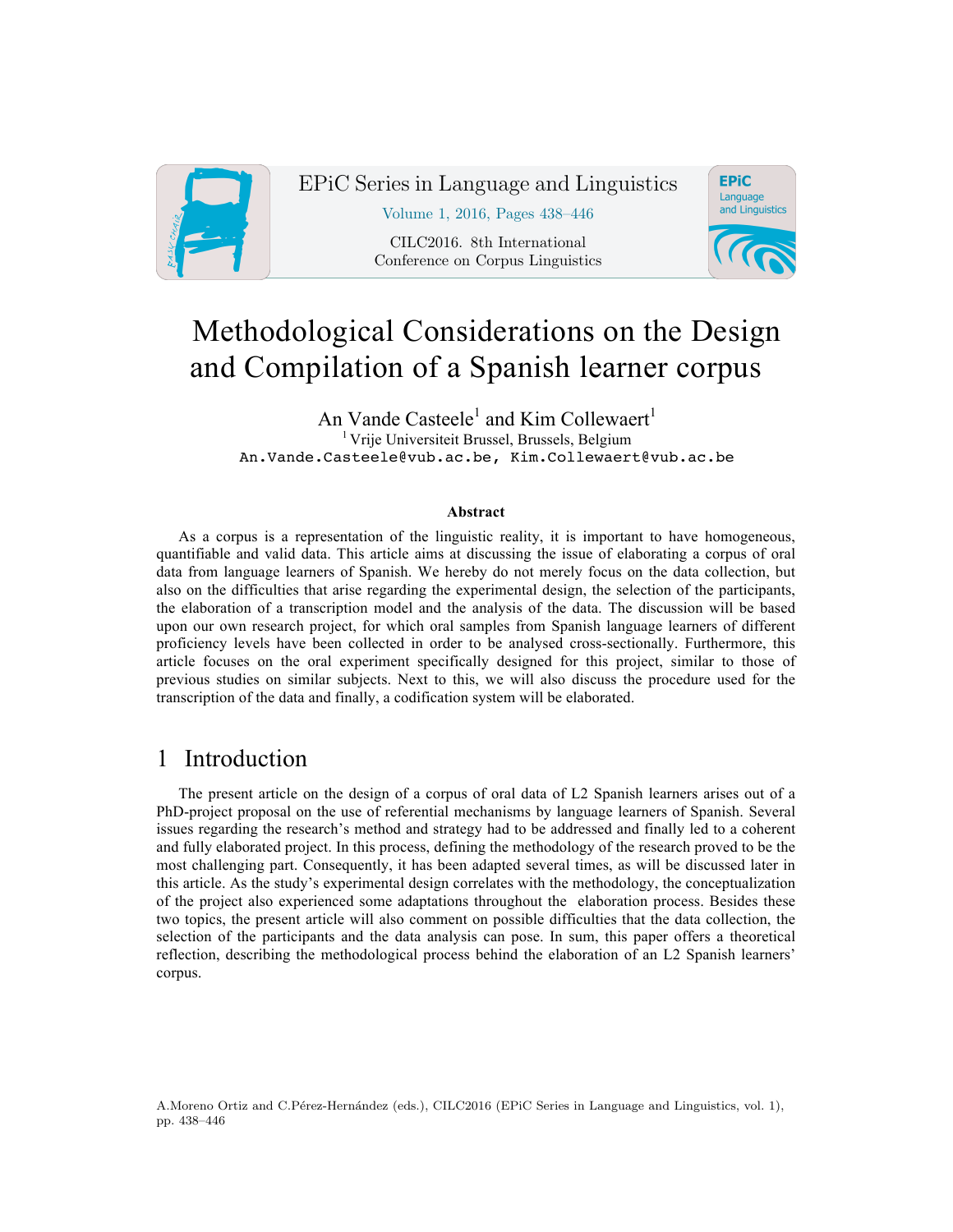## 2 The development of a research project based upon a Spanish learner corpus

As we aim at discussing the development of our research project on the use of referential mechanisms by language learners of Spanish, first an overview of the main objectives of our study will be provided. Then, the participants will be presented and finally, the most challenging components, namely the study's design and methodology, will be dealt with.

## 2.1 What? Aim and objectives of the study

One of the first steps in the elaboration of a research project is the delineation of the study's purpose and objectives. From the onset, it was clear that the study would focus on the acquisition of Spanish as a second language, in accordance with earlier research on the use of discourse markers by language learners (Vande Casteele & Collewaert 2013). More specifically, the goal of the research project is to investigate the use of the linguistic mechanisms for referring to persons in the oral L2 Spanish discourse of native speakers of Dutch, and this, by means of a discourse-structural study of a self-compiled corpus. The study will be particularly relevant, as previous investigations that have examined aspects of reference in L2 Spanish by Dutch native speakers are still thin on the ground, apart from De Haan *et al.* (2008, 2006) who paid attention to the use of cohesive devices such as connectors and reference words in a study on the development of Dutch speakers' writing competence in L2 English and L2 Spanish. Moreover, previous studies on the use and development of reference in L2 Spanish have mainly focused on the use of specific and separate kinds of referring expressions in relative isolation, such as, for instance, the use of pronouns (Malovrh & Lee 2013, Jegerski *et al.*  2011, Rothman 2009). In contrast, our study will present a comprehensive and integrated approach, addressing the broad repertoire of referential devices that L2 learners have at their disposal and investigating entire referential chains rather than separate referential expressions.

As to reference, it is generally assumed that the choice of a referential expression is primarily determined by its salience or prominence in a discourse. As such, the different kinds of referring expressions are selected depending on their assumed degree of accessibility, i.e. the extent to which a referent is (supposed to be) available and identifiable to the addressee at any particular stage of the discourse. As Arnold & Griffin (2007: 522) state, speakers thus "select reference forms based upon their assumptions about the addressees' mental states".

In particular, our study has three main objectives. First, it aims at investigating to what extent the learners' choice of referring expressions correspond to the predictions of the accessibility scales proposed by Ariel (1990) – for English – and  $(2002)$  – for Spanish. These scales, shown below, represent the repertoire of referring expressions as a continuum from the most (e.g. zero anaphora) to the least accessible expression (e.g. a descriptive noun phrase).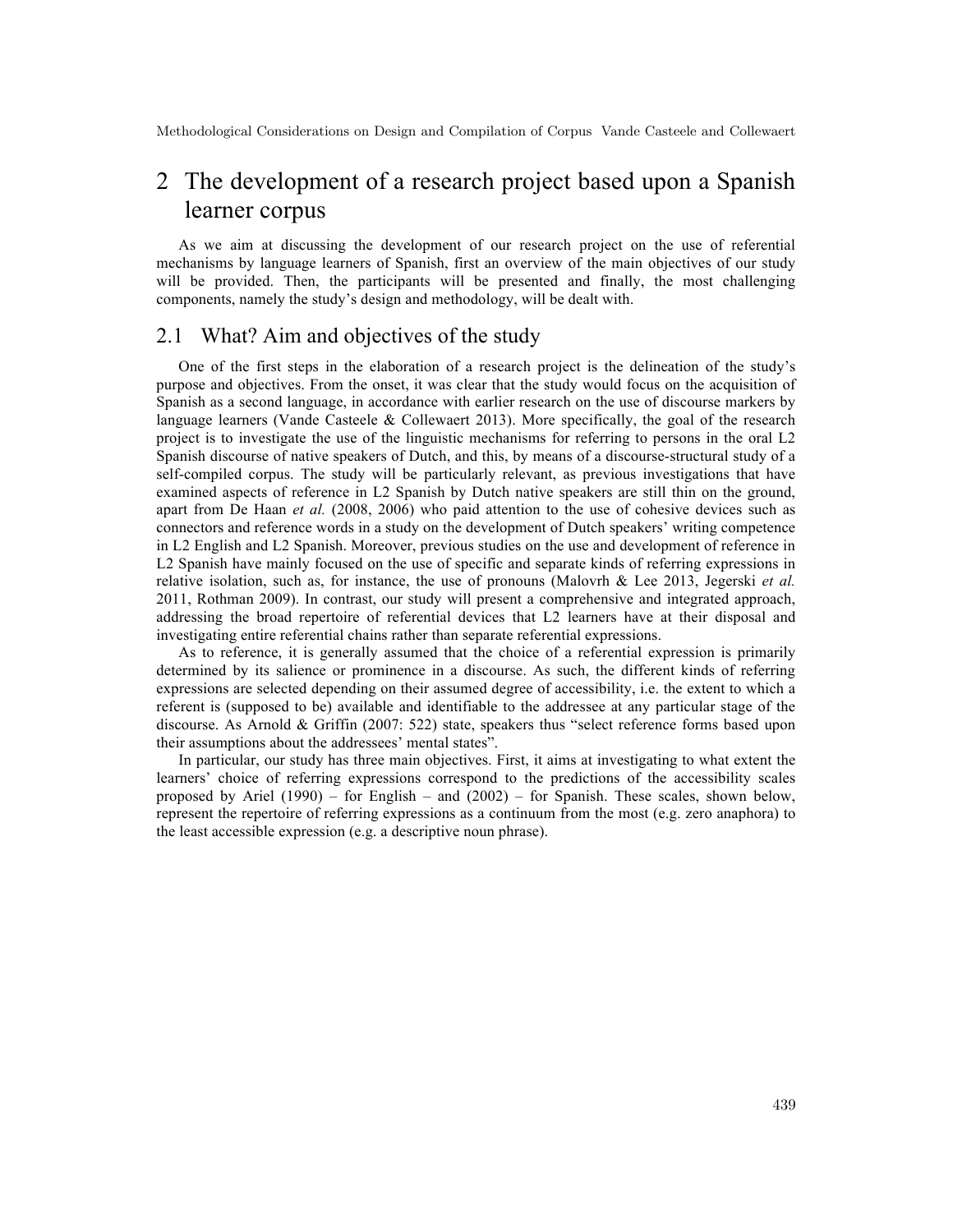#### *Most inaccessible topic*

Long definite description Short definite description Last name First name Distal demonstrative + modifier Proximal demonstrative + modifier Distal demonstrative (+ NP) Proximal demonstrative (+ NP) stressed pronoun + gesture Stressed pronoun Unstressed pronoun Cliticized pronoun Extremely high accessibility markers

#### *Most inaccessible topic*

Nominal phrases with definite article Proper nouns Proper noun + non-restrictive complement Definite article + long modifier Definite article + short modifier Complete proper noun 2nd proper noun (surname) 1st proper noun (first name) Demonstrative pronouns Modified by full noun phrase Independent demonstrative pronoun Contrastive personal pronouns Cliticized pronouns Zero anaphora

#### *Most accessible topic*

*Most accessible topic*

Figure 1: Accessibility marking scale (Ariel 1990)

**Figure 2:** Accessibility marking scale (Figueras 2002)

As such, we want to verify if the learners first use lowly accessible markers before turning to highly accessible markers. Therefore, the entire referential chains will be analysed, which will enable us to investigate possible correlations between the use of low accessible markers and the introduction of a referent on the one hand, and between the choice of high accessible markers and referent maintenance on the other hand. After identifying all the different referring mechanisms, their overall distribution in the discourse will be examined in terms of the parameters that previous studies have proposed as influencing referential choice, for example the referent's topicality in the discourse, the distance to previous references or the presence of intervening referents (Arnold & Griffin 2007; Van Vliet 2008; Vázquez Rosas 2004; Vande Casteele 2014). The results of the language learners of Spanish will be compared with those of a control group of Spanish native speakers.

Second, the study intends to investigate the overspecification phenomenon, i.e. the use of expressions that "contain more information than necessary for the unique identification of the referent" (Arts *et al.* 2011: 362). In this context, a recent pilot study (Vande Casteele & Collewaert 2016) indicated that the L2 Spanish oral discourse of Dutch-speaking learners contained a significant number of expressions potentially indicative of this language feature, for example the unnecessarily and abundantly repetition of the proper name within a same sequence, instead of the use of more accessible expressions, such as the zero anaphora. As an illustration, examples (1) and (2):

*(1) "Y Beatriz se ha desmayado/están en la oficina/y una mujer habla con Beatriz/y otra vas a traer agua y una bebida con alcohol para ayudar Beatriz/ Álvaro y Diego entran y la mujer dice que Beatriz no se sienta bueno" (NN201410)*

*(2)"Hay una discusión entre Diego y Álvaro y pega a Diego pienso pero de*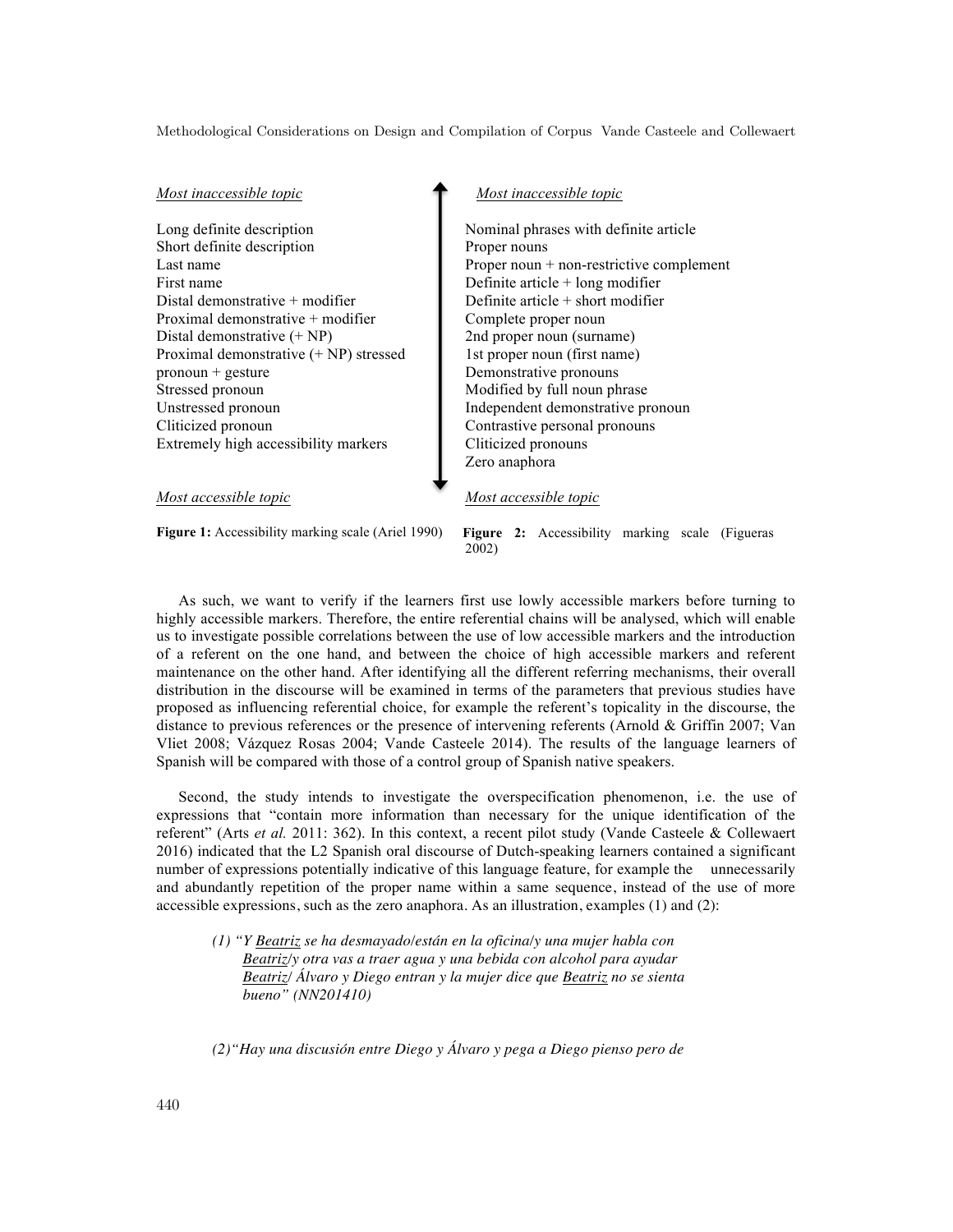*nuevo Beatriz es en lugar de Diego entonces pega a Beatriz y intenta de cuidar a Beatriz" (NN201402)*

Moreover, overspecification constitutes an important notion in studies on reference in both L1 and L2 perspectives (Arts *et al.* 2011; Koolen 2013; Leclercq & Lenart 2013; Van Vliet 2008, 2002).

Third, the study will take into account that reference is considered an "addressee-oriented process" (Koolen 2013: 27), as could be observed in the definition of accessibility mentioned above. As such, the role of the addressee within the experimental setting could possibly influence the participants' referential choices. Consequently, we will experimentally investigate this hypothesis for L2 discourse by means of two different experimental settings in which the contrasting variable is the addressee, i.e. one setting in which the referent can be assumed to be 'known' to the addressee, and one setting where this assumption does not hold.

### 2.2 Who? Research participants

As previously mentioned, the research participants in our study are Dutch-speaking language learners of Spanish. They will be selected from among the students of the Linguistics & Literature and Applied Linguistics Departments at the Vrije Universiteit Brussel. The selection will be based on a language background profile, which will give us insights on the participants' knowledge of other languages than Spanish and on the participants' exposure to Spanish outside the formal classroom setting, as these aspects may influence or explain individual differences in the overall L2 proficiency development and in the use of referring mechanisms in their L2.

Eventually, oral production data from four groups of students will be collected. The four groups coincide with the curriculum (that is three Bachelor years and one Master year). The L2 Spanish participants will also take a standardized general Spanish L2 proficiency test as an independent measure of their overall Spanish proficiency development. Finally, the same retell data will also be collected from 50 native Spanish speakers to serve as a control group for interpreting and analysing the results from the L2 learners.

### 2.3 How? Research design and methodology

The development of the methodological section of the research project has proved to be the most challenging part, and as it is closely related to the study's design, several changes have been discussed. First, we will present the task that has been designed in order to be able to test the use of referential mechanisms in the oral discourse of language learners of Spanish. While previous studies on similar subjects used story-telling methods such as the Frog Story (cf. Yusun Kang 2004) or Charlie Chaplin's Modern Times (*cf.* Jarvis 2002), this study will forego these more traditional forms of story-telling by following Watorek (2004) and Leclercq & Lenart (2013) who used a story-telling task based on a film fragment. However, our task will be slightly different, since it will not be based on a silent cartoon, but on a compilation of extracts from the Spanish telenovela *Yo soy Bea*, in which appear various characters. In our study, the consecutive references to each of them will be investigated. The main characters in the compilation are Álvaro, the new handsome manager of a fashion journal, and Beatriz, his smart, but ugly secretary. All other characters appearing in the fragments are linked to Álvaro: his best friend Gonzalo, his brother-in-law and enemy Diego, his pretty girlfriend Cayetana and his parents Francisco and María. A recently conducted pilot study has shown that this particular procedure and task yield rich and relatively unmonitored and unplanned data for investigating referent introduction and maintenance on the one hand, and reference shifts on the other hand. Moreover, as the video contains seven fragments, the narratives can also be divided into seven sequences, which will allow us to analyse the consecutive references within these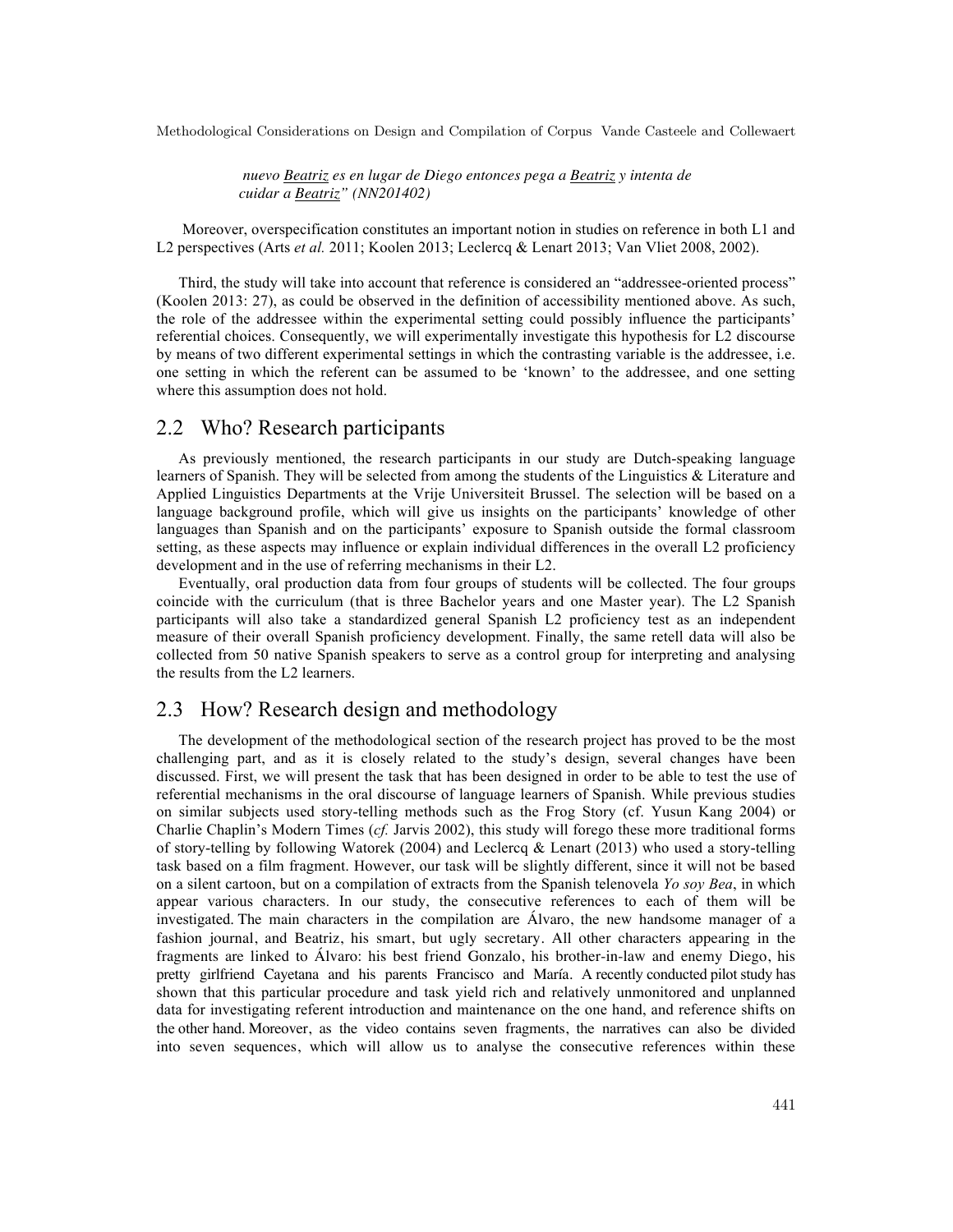sequences. We assume thus that each part responds to the structure presented in the accessibility marking scales (Ariel 1990; Figueras 2002), as a new sequence should imply the start of a new referring chain.

With respect to the task procedure, the assignment will be administered to each participant individually and takes about 20 minutes to complete. It consists of a first viewing session of the video compilation including audio (in Spanish), permitting the participants to have a general understanding of the storyline. Next, the participants are asked to retell the story in their own words to a researcherinterviewer while watching the compilation a second time, this time without the sound track. This procedure allows the story telling time to run quasi-parallel to the video viewing time, to prevent that participants will only produce a brief summary of the story rather than actually retell it (as has often been the case in previous studies using picture stories or video retellings), thus yielding richer data sets. Other advantages of this technique include the impossibility of participants to monitor or edit their oral discourse after the task (as is often the case with written narrative data) and the unavailability of aid of external resources (e.g. dictionaries, thesauri, reference grammars), as a researcher is present to monitor the task. Finally, another characteristic is the time pressure on the participants, as they have to retell the story while keeping pace with the unfolding actions on the video (again limiting their opportunities to monitor their utterances).

As we already mentioned, the study's design has undergone various changes throughout the elaboration process, as we had to choose between a cross-sectional or a longitudinal design. In an initial design, the participants would have been divided into two proficiency cohorts: an early language learners' cohort with students of the first Bachelor and an advanced learners' cohort with students of the third Bachelor. Both students' groups would have been tested twice: after being tested in their first and third Bachelor year, respectively, the two cohorts would repeat the task when they were in their second Bachelor year and in their Master. As such, this research design would have allowed us to compare the data of the two proficiency cohorts cross-sectionally and, moreover, to investigate the data of each cohort longitudinally, but we had to be aware of the possibility of a certain participant attrition, which could reduce the number of participants during the second test moment.

Next, a slightly different configuration was designed in order to extend the interval between the two test moments, as to ensure that sufficient gains in L2 proficiency could be expected. As such, the first cohort would have been tested in their first and third Bachelor year, and the second cohort in their second and Master year. Again, the results could have been analysed both cross-sectionally and longitudinally, but the possibility of participant attrition only increased. This procedure would require for the researchers more years to obtain the data and consequently would considerably delay the analysis.

Thirdly, the study could be designed exclusively longitudinally. Longitudinal studies provide data about the same participants at different points in time and are, consequently, useful to observe development or change in the target group's results. As such, a longitudinal study is able to show patterns of a certain variable over time and to expose cause-and-effect-relationships. In this setting, a group of Dutch-speaking first year students then would have been tested five times throughout their three Bachelor years. As we decided to also take into account the experiment setting as a possible variable for referential choice, the test would have taken place in two different settings and consequently, our group of participants would have been divided into two groups, who would each perform the task in a different setting. Nevertheless, in the case of our study, such longitudinal design would have posed several difficulties regarding the data and the data collection. First, it would have been necessary to use multiple video fragments in order to test the students and to avoid habituation to the test procedure. Moreover, we could not assure that the same characters would appear in each fragment and if so, that they would appear with the same frequency. Naturally, this could compromise the comparability and hence the statistical validity of the data.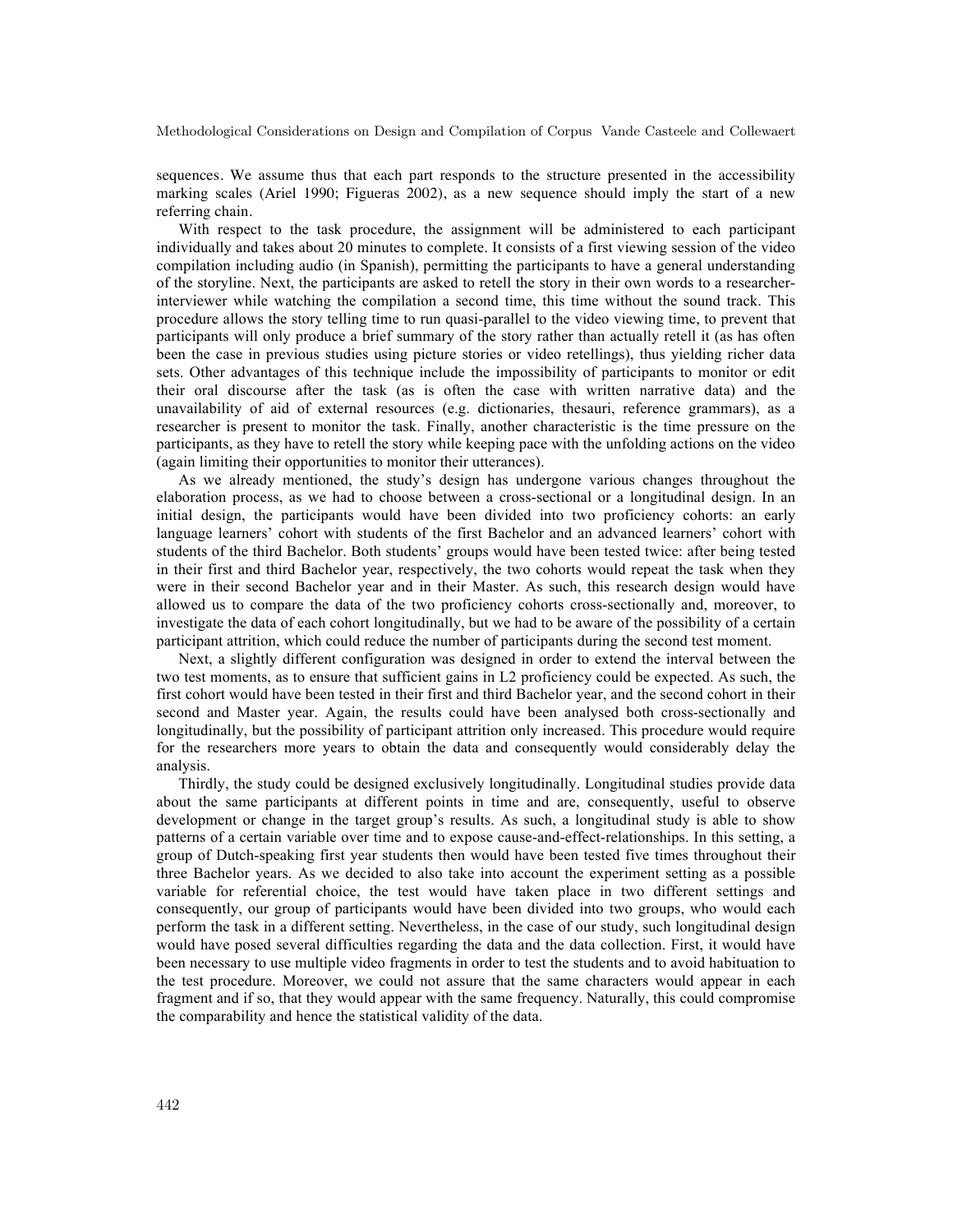Consequently, we ultimately decided to opt for a, traditionally called, cross-sectional design, or what Granger (2016) suggests to call a "quasi-longitudinal study", i.e. "a study that contains data which are gathered at a single point in time, but from learners with identified proficiency levels". Moreover, Granger (2016) argues that this type of study can draw interesting insights on language acquisition. As we intend to use a standardized language proficiency test as an independent measure of the overall Spanish proficiency development of our participants, our study could thus be considered "quasi-longitudinal". This design allows us to obtain a homogeneous set of data as the same video fragment can be used throughout the entire study, which will result in comparable and statistically valid data. It also increases the feasibility of the project, as it allows us to test a higher number of participants. It is less subject to participant attrition and offers results in a shorter time-lapse. In sum, four groups of language learners (coinciding with the curriculum, i.e. three Bachelor years and one Master year) will eventually be tested and their results will be compared. Next to this, the results of the language learners will also be compared with those of a control group of Spanish native speakers.

As already mentioned, the addressee plays a significant role in the referential process, which can be considered as "addressee-oriented" (Koolen 2013: 27). Consequently, the study aims at implementing this key feature and will verify to what extent the role of the addressee within the experiment setting influences the participants' referential choices. Therefore, each of the four tested groups will be divided in two. The two groups will perform the same retell task but under two different experimentally manipulated conditions, in which the addressee assumes two different roles and statuses. In the first condition, the participant and the research-interviewer (the addressee) will first both watch the video clip during the first viewing session (with the soundtrack) together. Then the participant will be asked to retell the story (while watching the clip a second time, without sound) to the 'knowledgeable' interviewer (who is familiar with the story line and the characters). In the second condition, the participants will be invited to retell the story to a "naïve interlocutor" (cf. Leclercq  $\&$  Lenart 2013) who was not present during the first viewing and who pretends to be unfamiliar with the story and its characters. This design will allow us to investigate to which extent the mental state of the addressee influences the participants' choice of referring expressions. In addition to the L2 Spanish data, the Spanish native speakers will also be divided into two groups. So, the first group will retell the story to a knowledgeable interlocutor (condition 1) and the second one to a naïve interlocutor (condition 2).

Throughout the data collection, the oral productions of the participants will be audio-recorded and then transcribed, annotated and coded in CHAT format, allowing for semi-automated analysis with the CLAN programmes (MacWhinney 2000). As an illustration, two examples of transcriptions that have been realized during the pilot study: example (1) forms part of the learners' corpus, example (2) belongs to the native speakers' corpus.

(1) *Ah y aquí hay un conflicto entre los dos hombres pero no he entendido el la razón y euhm Álvaro euhm entento euhm intenta a euhm golpear el otro hombre pero euhm* 

 *Es Beatriz que es irrida- irridado pero euhm puedes ver que el hombre es guapo pero es también feliz es euhm (silencio largo) Pero no he entendido mucho que de se que lo dice (silencio largo) La novia es eh no le gusta que es tan feliz Es euhm un poco como su hermano euhm (silencio largo) Y aquí los dos hermanos euhm (silencio) charlan pero no saben que Beatriz les escuchan y euhm también se trato de un complotto eh creo Euhm una mentira Y creo que se trato también de Beatriz de su puesto como secretaria secretaría* 

 *No no le gusta que se qué qué los hombres dicen euhm y*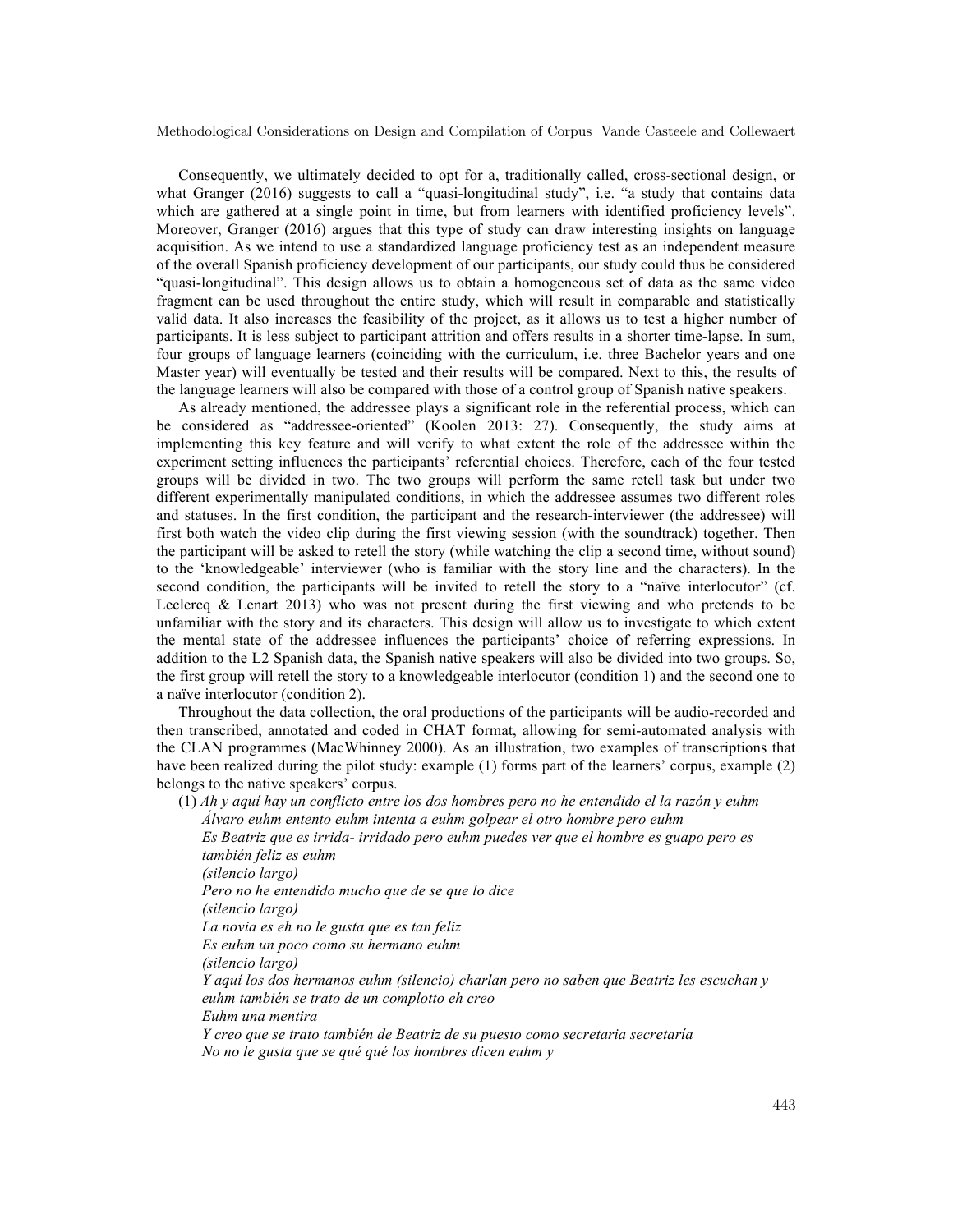*(silencio largo) No creo Se trata de (silencio) el hombre se euhm (silencio largo) euhm (silencio) sem- semblar de estar enamorada por esto como esto euhm pero no he entendido mucho es euh (silencio largo) Es euhm más el hermano que le puso a hacer cosas que Álvaro normalmente no hace euhm (NN141506)* (2) *Durante las primeras imágenes presentan a los personajes y Beatriz ésta escribiendo un correo en donde explica que a ella le gustaría haber sido ser ministro de economía pero que se conforma con por lo menos ser secretaria una fea secretaria después sale la escena donde Álvaro y Gonzalo están dando la bienvenida a las modelos y Álvaro se comporta de manera muy cariñosa con cada una de las modelos las las mira fijamen las mira detalladamente y en un momento se encuentra con Beatriz en donde se comporta sorprendido por pues por su apariencia después llaman en llaman en la recepción a Beatriz y a otra de las muchachas para la entrevista para secretarias y la persona que la llama le hace el comentario de que la imagen es lo principal en la empresa ella se queda callada y se siente un poco mal acerca del comentario silencio (N151603)*

After the compilation of the corpus, it will be necessary to create some tools to analyse the referential mechanisms in the oral discourse of our participants. As such, we will have to develop an appropriate annotation system for our data, as well as to reflect on which statistical procedures will be used to analyse the data. First, the references to persons in the transcribed Spanish interlanguage data will be analysed and coded by means of an annotation scheme that will be developed on the basis of the coding scheme designed for our pilot study and advanced in other proposals in the literature, such as the annotation scheme for German proposed in Bauman and Riester (2010, 2012, 2013) and in Riester et al. (2010), and the coding system by Andreou et al. (2015) for referring expressions in Greek-German children's data. This coding system analysed the morpho-syntactic form of the expressions (e.g. (in)definite noun phrase, null pronoun, object clitics, personal pronoun, etc.) on the one hand, and the discourse function (i.e. if the referring expression is used for character introduction, maintenance or reintroduction), on the other. Importantly, our coding system will capture formal (morpho-syntactic and lexical) as well as semantic-pragmatic and discourse-functional aspects of reference to persons in our database. In general, the basic units of analysis will be entire referential chains, rather than isolated referential expressions. Second, in order to answer the study's research questions, the coded data will be analysed both qualitatively and quantitatively, the latter by means of appropriate statistical procedures. Given the categorical nature of the envisaged data, including a binary outcome variable (low vs. high accessibility), Pearson's chi-squared test, rank correlation test and logistic regression modelling are likely to be suitable methods of data analysis.

## 3 Final considerations

The aim of this paper was to present some reflections on the elaboration of a research project on the use of referential mechanisms in the oral discourse of language learners of Spanish. As such, the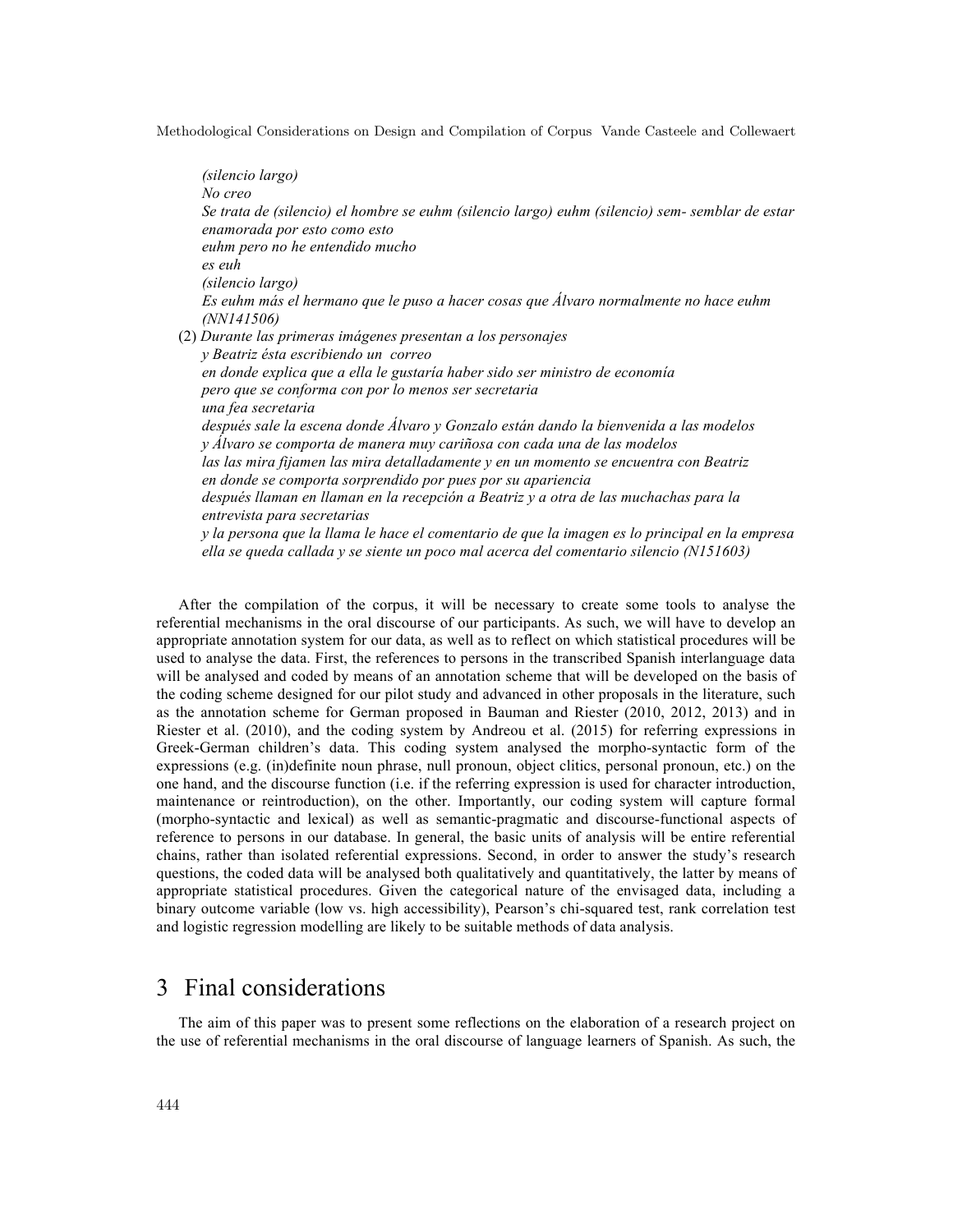participants would be Dutch-speaking students of L2 Spanish at the Vrije Universiteit Brussel (VUB). The research objectives, then, were quite evident from the onset of the study, also thanks to a pilot study previously conducted on the subject. Nevertheless, the study's design proved to be the most challenging part of the process and different options had to be explored and examined. The combination of a cross-sectional and a longitudinal design as well as an exclusively longitudinal study have been considered, but seemed rather inappropriate to our study, as they imply the use of multiple video fragments, which would comprome the comparability and the validity of the data and the statistical analysis. Furthermore, these designs present a higher risk of participant attrition and require a longer period of time and a consistent follow-up. Consequently, a quasi-longitudinal design has been opted for, since this procedure presents several advantages. First, it allows for the use of the same video fragment throughout the study, so creating comparable and statistically valid data. Second, it benefits the feasibility of the study, as the data collection is less time-consuming and less prone to participant attrition.

## References

Andreou, M., Knopp, E., Bongartz, C. & Tsimpli, I. (2015). Character reference in Greek-German bilingual children's narratives. In Roberts, L., McManus, K., Vanek, N. & Trenkic, D. (eds.) EuroSLA Yearbook Volume 15 (pp. 1-40). Amsterdam/Philadelphia: John Benjamins Publishing Company.

Ariel, M. (1990). Accessing noun-phrase antecedents. London: Routledge.

Arnold, J. & Griffin, Z. (2007). The Effect of Additional Characters on Choice of Referring Expression: Everyone Competes. Journal of Memory and Language, 56, 521-536.

Arts, A., Maes, A., Noordman, L. & Jansen, C. (2011). Overspecification facilitates object identification. Journal of Pragmatics, 43, 361-374.

Baumann, S. & Riester, A. (2013). Coreference, lexical givenness and prosody in German. Lingua, 136, 16-37 (Special Issue 'Information Structure Triggers', Hartmann, J., Winkler, S. & Radó, J. (eds.)).

Baumann, S. & Riester, A. (2012). Referential and Lexical Givenness: semantic, prosodic and cognitive aspects. In Elordieta, G. & Prieto, P. (eds.) Prosody and Meaning. Interface Explorations 25, Berlin: Mouton de Gruyter.

Baumann, S. & Riester, A. (2010). Annotating information status in spontaneous speech. In Proceedings of the Fifth International Conference on Speech Prosody, Chicago.

De Haan, P. & Van Esch, K. (2008). Measuring and assessing the development of foreign language writing competence. Porta Linguarom, 9, 7-21.

Figueras, C. (2002). La jerarquía de accesibilidad de las expresiones referenciales en español. Revista española de lingüística, 32, 1, 53-96.

Granger, S. (2016). Learner corpora and foreign language learning and teaching. Symposium within the framework of the Francqui-chair, Kortrijk, 24 March 2016.

Jarvis, Scott (2002). Topic continuity in L2 English article use. Studies in Second Language Acquisition, 24, 387-418.

Jegerski, J., Van Patten, B. & Keating, G.D. (2011). Cross-linguistic variation and the acquisition of pronominal reference in L2 Spanish. Second Language Research, 27, 481-507.

Koolen, R. (2013). Need I say more? On overspecification in definite reference. PhD Dissertation. Tilburg University.

Leclercq, P. & Lenart, E. (2013). Discourse Cohesion and Accessibility of Referents in Oral Narratives: A Comparison of L1 and L2 Acquisition of French and English. Discours, 12.